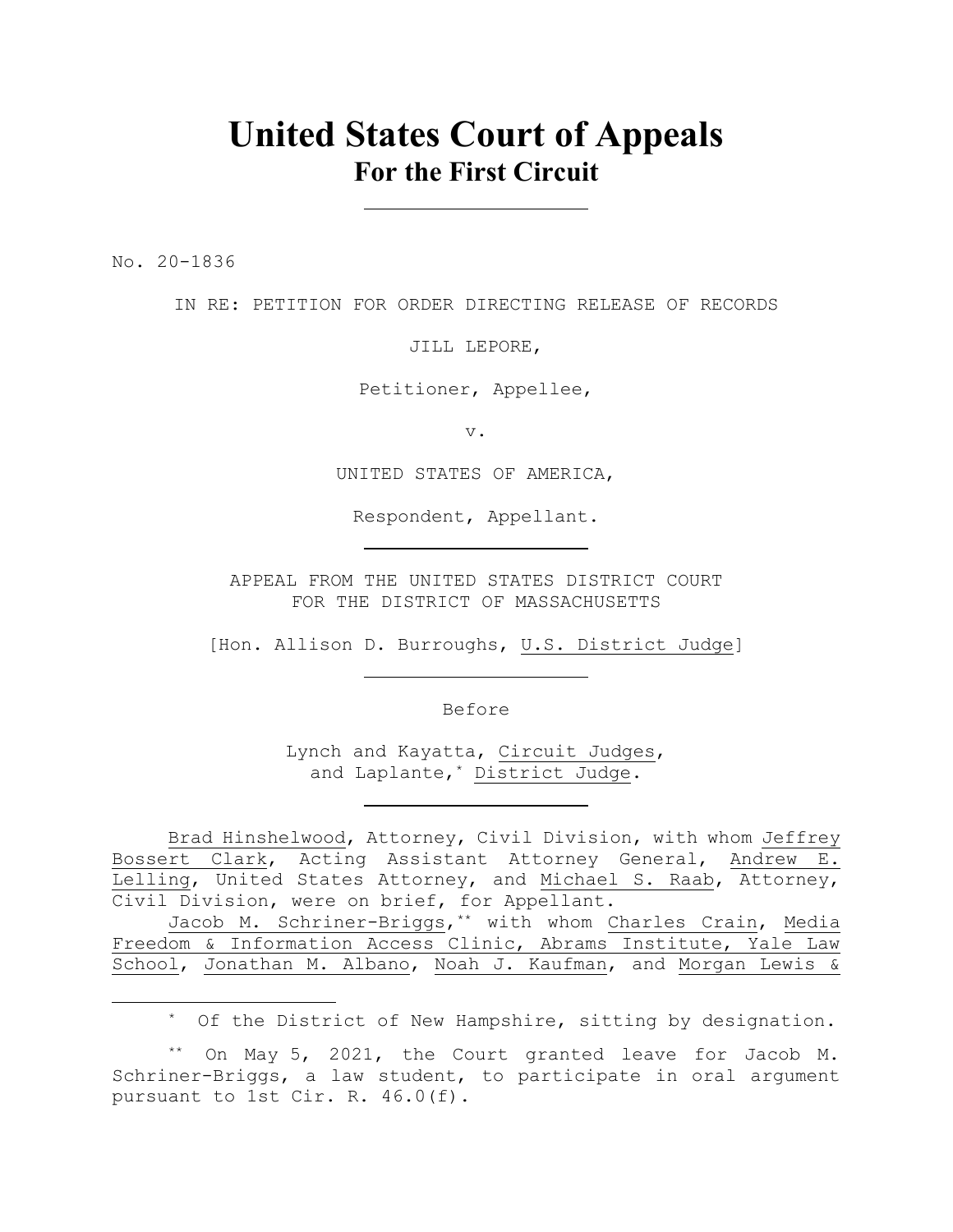Bockius LLP were on brief, for Appellee.

Bruce D. Brown, Katie Townsend, Lin Weeks, and Reporters Committee for Freedom of the Press on brief for Reporters Committee for Freedom of the Press and 39 Media Organizations, amici curiae. Scott L. Nelson, Allison M. Zieve, and Public Citizen Litigation Group on brief for American Historical Association, American Society for Legal History, National Security Archive, Organization of American Historians, and Society of American Archivists, amici curiae.

February 28, 2022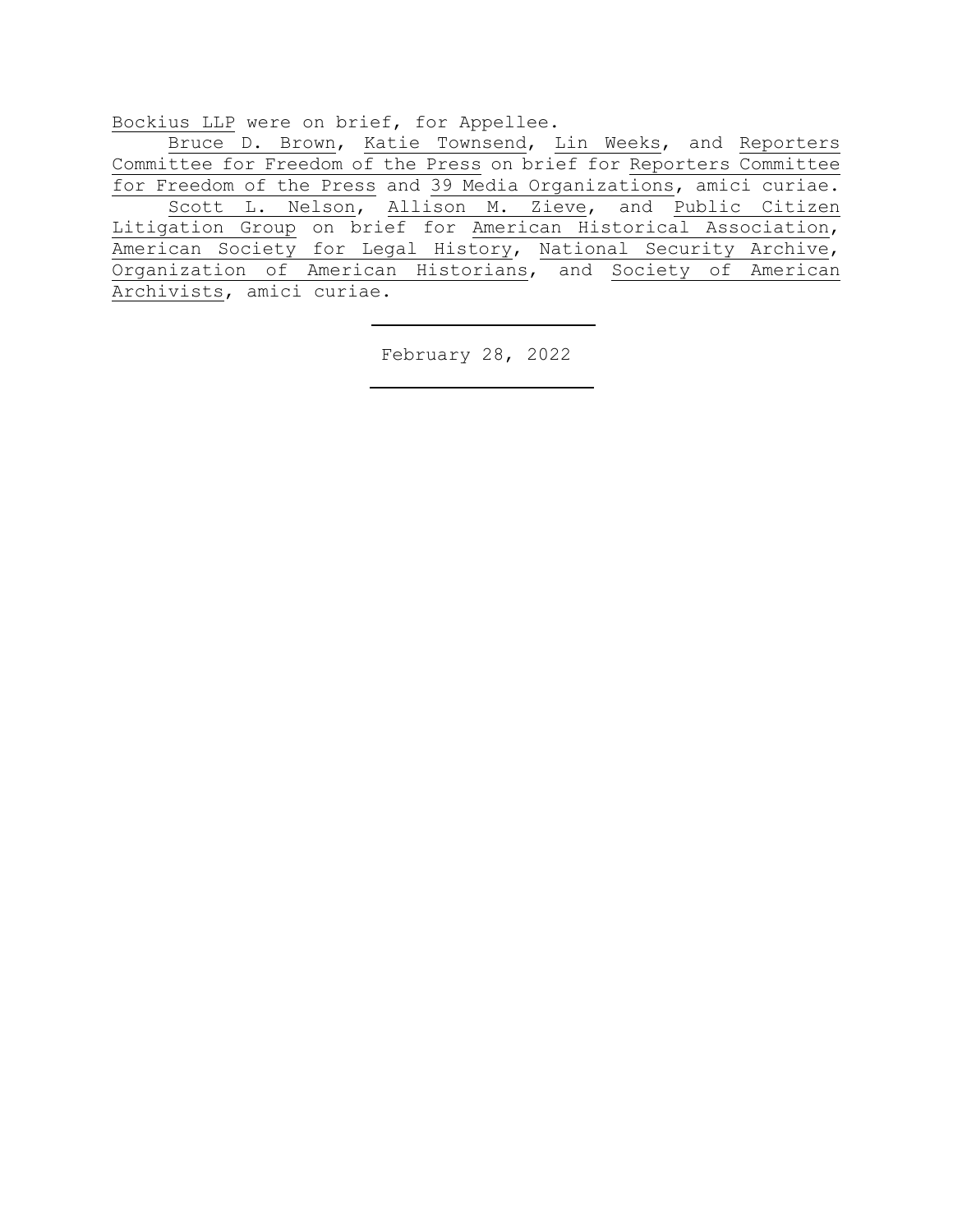**KAYATTA**, **Circuit Judge**. This case traces its origins to grand juries empaneled in 1971 to consider possible criminal charges arising out of the publication of excerpts from the socalled Pentagon Papers, a government study of the Vietnam War. At the request of historian Jill Lepore, the district court ordered the release of sealed archival records of the grand jury proceedings. The court stayed its order pending this timely appeal by the government. For the following reasons, we find that a federal court does not have the authority to order the release of grand jury records based on a finding that historical interest in the records outweighs any countervailing considerations. Accordingly, we reverse both the order of the district court and its judgment in favor of the petitioner. Our reasoning follows.

## **I.**

Beginning in 1971, the New York Times published excerpts of the Pentagon Papers obtained from Daniel Ellsberg, an analyst who had helped prepare them. The Nixon Administration sought to enjoin their publication -- to no avail. See New York Times Co. v. United States, 403 U.S. 713 (1971).<sup>1</sup>

That same year, authorities investigating how Ellsberg had obtained, copied, and disseminated the Pentagon Papers

The Administration also tried and failed to prevent the papers' publication by the Washington Post, id. at 714, which had begun printing excerpts after the New York Times.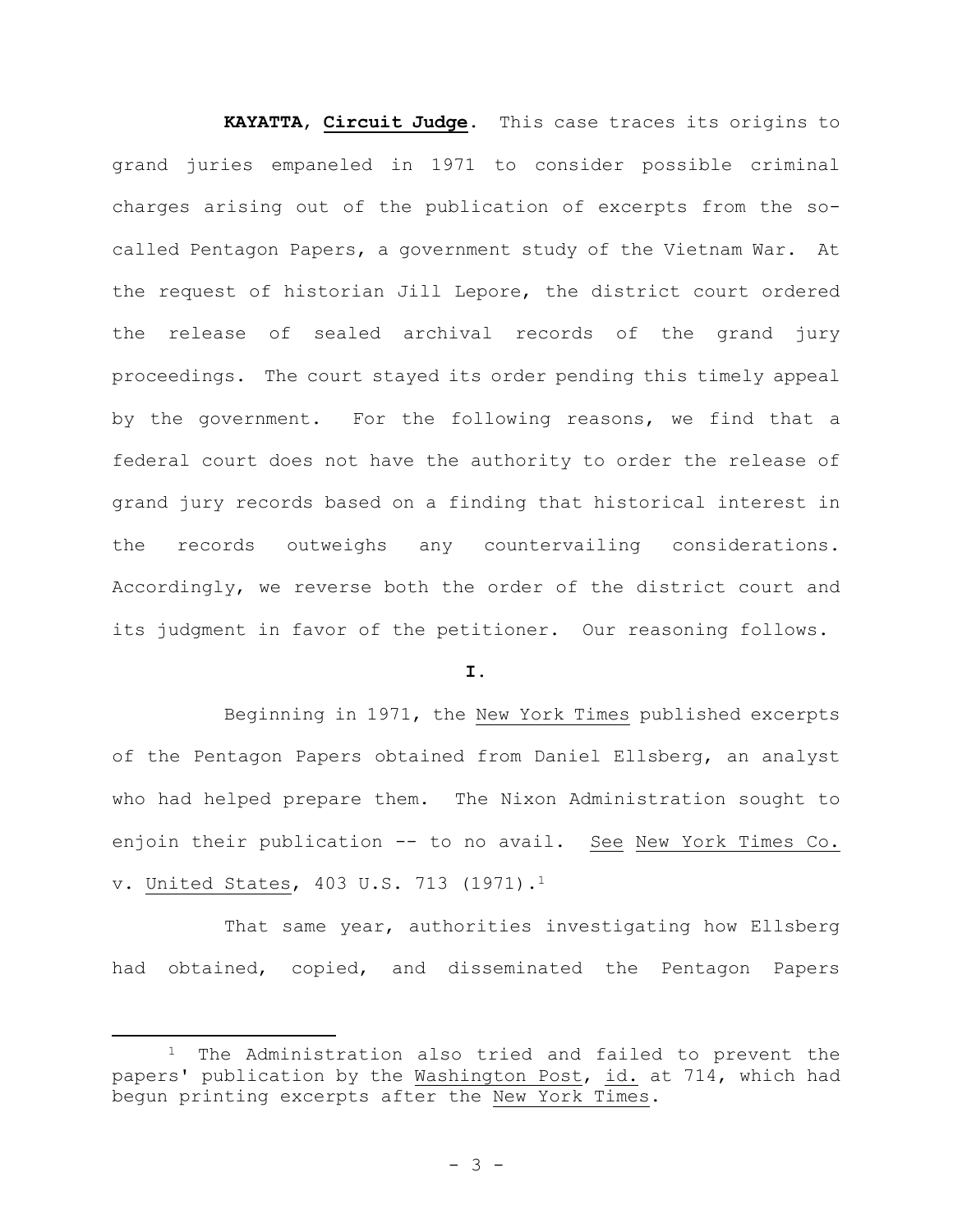empaneled two federal grand juries in Boston. Among those who received a grand jury subpoena was Samuel Popkin, a political scientist who had crossed paths with Ellsberg while working in Vietnam. Popkin ultimately refused to testify about some topics, was held in civil contempt, and appealed to this court. See United States v. Doe, 460 F.2d 328 (1st Cir. 1972) (affirming in part and reversing in part). He spent eight days in jail. The grand jury that had subpoenaed Popkin was discharged without securing any further testimony from him.

Decades later, Popkin and his grand jury experience piqued the interest of Harvard history professor and author Jill Lepore. Working on a book about Popkin's former employer, the Simulmatics Corporation, Lepore decided "that she needed to know more" about the grand jury investigations in which Popkin had been caught up.

Upon learning that the grand jury records she sought were under indefinite seal at the National Archives in Boston, Lepore filed a Freedom of Information Act (FOIA) request seeking their release. In short order, her request was denied "to preserve the secrecy of grand jury proceedings per 5 U.S.C.  $\frac{1}{5}$  552(b)(3), pursuant to Rule 6(e) of the Federal Rules of Criminal Procedure."

Rather than appealing the denial of her FOIA request, Lepore filed a petition in the federal district court seeking release of the records "pursuant to Federal Rule of Criminal

 $- 4 -$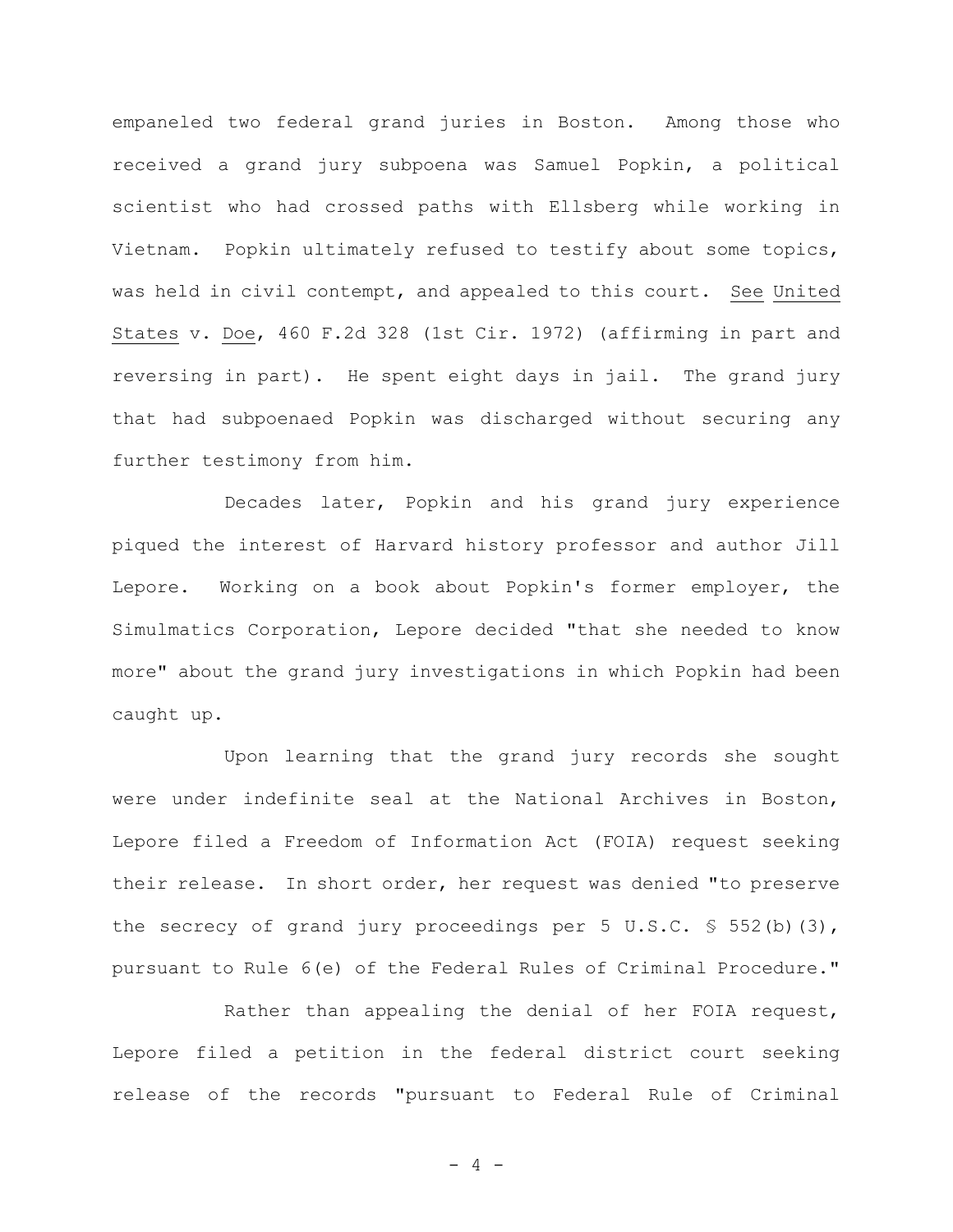Procedure 6(e)." Lepore did not argue that Rule 6(e) expressly authorized release of the records she sought. Rather, she claimed that the court possessed the inherent authority to release the records. The government moved to dismiss, but the district court granted Lepore's petition and ordered the records released, subject to considering redactions for especially sensitive material. In so ruling, the district court relied on two rationales. First, the court held that Rule 6(e)(6) authorized the disclosure. Second, it held that, apart from Rule 6, the court's inherent authority authorized the disclosure because of the records' possible interest to historians and the absence of any remaining practical countervailing considerations. After briefly describing the regime that governs grand jury records, we address each rationale in turn.

#### **II.**

"Unlike an ordinary judicial inquiry, where publicity is the rule, grand jury proceedings are secret." Levine v. United States, 362 U.S. 610, 617 (1960). Grand jury proceedings and records have been "kept from the public eye" since the 17th century. Douglas Oil Co. v. Petrol Stops Nw., 441 U.S. 211, 218 n.9 (1979). Today, this common-law "rule of grand jury secrecy" remains "an integral part of our criminal justice system." Id. The Supreme Court has identified a "public interest in [this] secrecy," id. at 223, explaining:

 $- 5 -$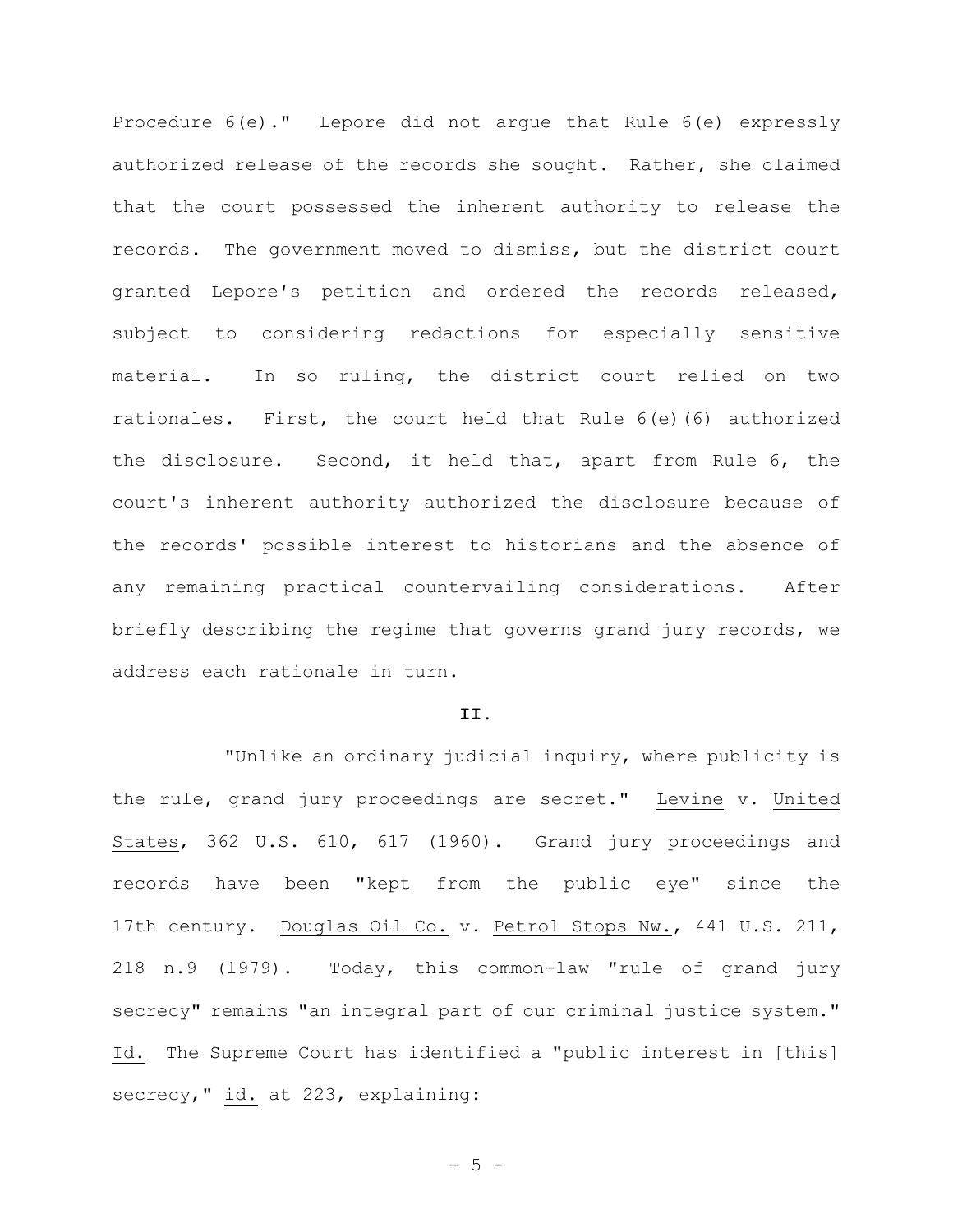[I]f preindictment proceedings were made public, many prospective witnesses would be hesitant to come forward voluntarily, knowing that those against whom they testify would be aware of that testimony. Moreover, witnesses who appeared before the grand jury would be less likely to testify fully and frankly, as they would be open to retribution as well as to inducements. There also would be the risk that those about to be indicted would flee, or would try to influence individual grand jurors to vote against indictment. Finally, by preserving the secrecy of the proceedings, we assure that persons who are accused but exonerated by the grand jury will not be held up to public ridicule.

Id. at 219.

Of course, secrecy can sometimes undercut other important aims. Cognizant of this fact, Congress has affirmed in Federal Rule of Criminal Procedure 6(e)(3) the adoption of certain exceptions to the secrecy norm. Subsections  $(A) - (D)$  authorize certain disclosures that may be made without court approval. Subsection (E) specifies five circumstances in which a "court may authorize disclosure," as follows:

> (i) preliminarily to or in connection with a judicial proceeding;

> (ii) at the request of a defendant who shows that a ground may exist to dismiss the indictment because of a matter that occurred before the grand jury;

> (iii) at the request of the government, when sought by a foreign court or prosecutor for use in an official criminal investigation;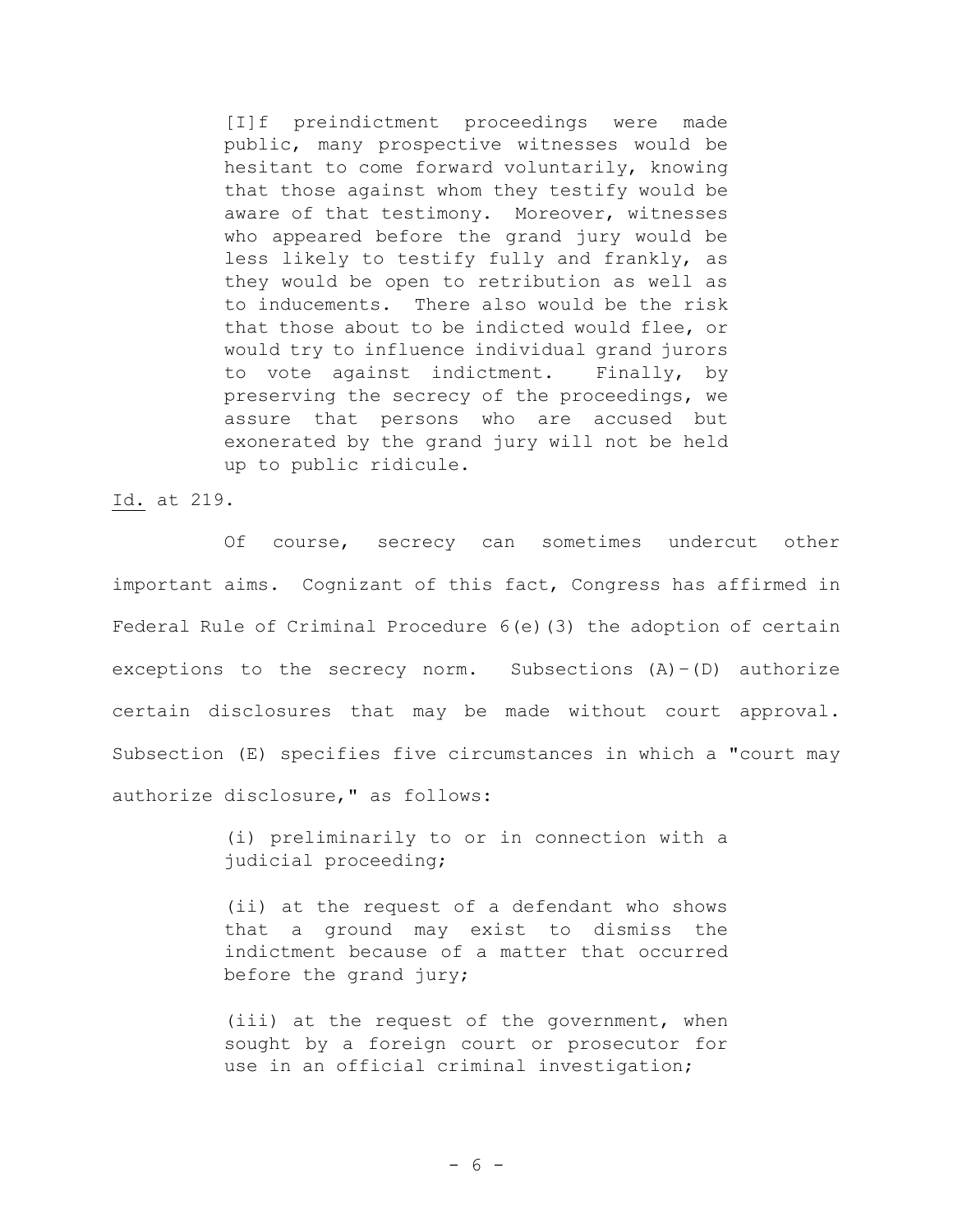(iv) at the request of the government if it shows that the matter may disclose a violation of State, Indian tribal, or foreign criminal law, as long as the disclosure is to an appropriate state, state-subdivision, Indian tribal, or foreign government official for the purpose of enforcing that law; or

(v) at the request of the government if it shows that the matter may disclose a violation of military criminal law under the Uniform Code of Military Justice, as long as the disclosure is to an appropriate military official for the purpose of enforcing that law.

Fed. R. Crim. P.  $6(e)$  (3)(E)(i)–(v). But unless and until the disclosure of grand jury materials is authorized, Rule 6(e)(6) provides that "[r]ecords, orders, and subpoenas relating to grandjury proceedings must be kept under seal to the extent and as long as necessary to prevent the unauthorized disclosure of a matter occurring before a grand jury."

#### **III.**

The district court read Rule 6(e)(6) as implicitly authorizing disclosure in this case. The court reasoned that it was "no longer necessary to keep the materials in question under seal" because they were "nearly fifty years old, ha[d] been the subject of contemporaneous newspaper articles, and ha[d] been partially disclosed in both public court filings and statements made by grand jury witnesses."

- 7 -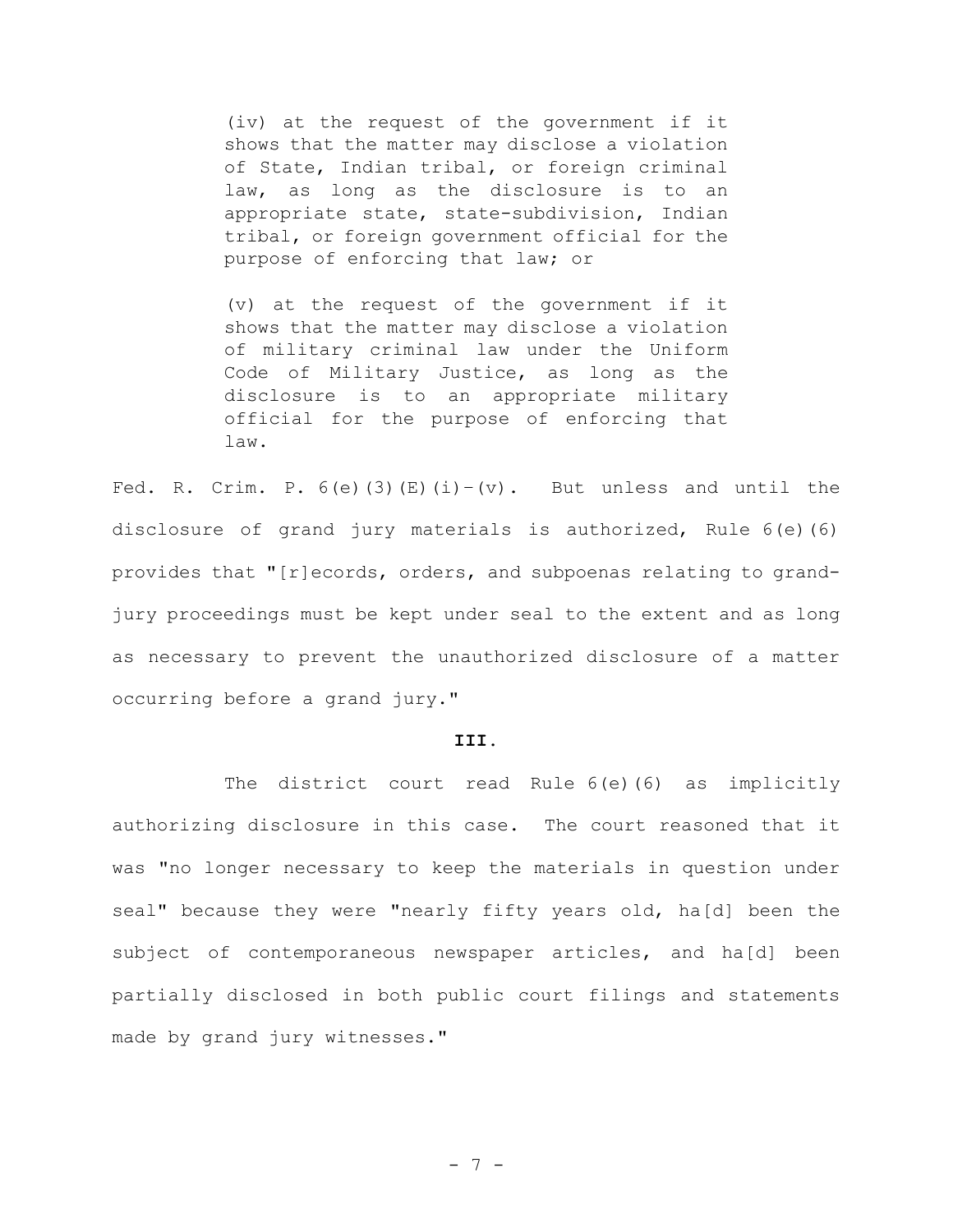Unlike the district court, we do not glean from the recordkeeping provisions of Rule 6(e)(6) a negative implication permitting the release of grand jury records. The rule says nothing about when or for what reason disclosure can be authorized. Rather, it simply calls for sealing such records to the extent necessary to "prevent [their] unauthorized disclosure." Rule  $6(e)$  (6) thus does not directly address the questions of when and how disclosure is authorized.

## **IV.**

Having rejected the district court's finding that Rule  $6(e)$  (6) authorized the disclosure of the grand jury materials in this case, we turn to whether the court had inherent authority to release the records in circumstances not enumerated in Rule 6(e)(3). We conclude that, even assuming such authority exists, it does not empower a court to order disclosure based only on a finding that historical interest in grand jury materials outweighs any countervailing considerations.

## **A.**

As a general matter, it is clear that federal courts have inherent authority to take some actions not expressly authorized by rule or statute when such actions are needed to facilitate or safeguard legal proceedings. Courts "invested with the judicial power of the United States have certain inherent authority to protect their proceedings and judgments in the course

- 8 -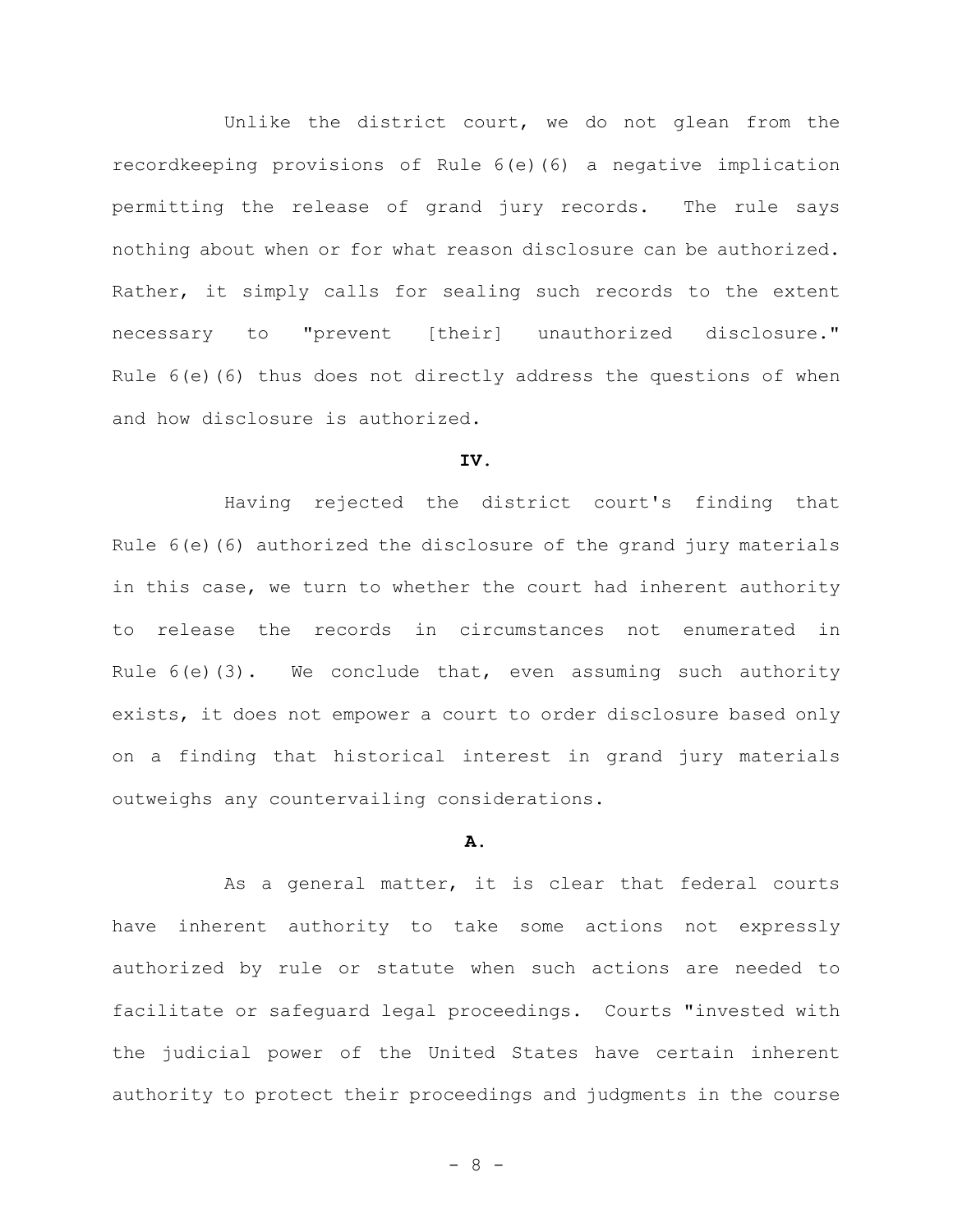of discharging their traditional responsibilities." Degen v. United States, 517 U.S. 820, 823  $(1996).^{2}$  It "has long been understood that 'certain implied powers must necessarily result to our Courts of justice from the nature of the institution,' powers 'which cannot be dispensed with in a Court, because they are necessary to the exercise of all others.'" Chambers v. NASCO, Inc., 501 U.S. 32, 43 (1991) (internal brackets omitted) (quoting United States v. Hudson, 7 Cranch 32, 34 (1812)). These powers are "governed not by rule or statute but by the control necessarily vested in courts to manage their own affairs so as to achieve the orderly and expeditious disposition of cases." Link v. Wabash R.R. Co., 370 U.S. 626, 630–31 (1962).

For example, courts possess inherent authority to "impose silence, respect, and decorum," Anderson v. Dunn, 6 Wheat. 204, 227 (1821); require "submission to their lawful mandates," id.; "fashion an appropriate sanction for conduct which abuses the judicial process," Chambers, 501 U.S. at 44–45; "hear a motion in limine," Dietz v. Bouldin, 579 U.S. 40, 45 (2016); entertain a "motion to dismiss for forum non conveniens," id.; and generally to "manage their dockets and courtrooms with a view toward the efficient and expedient resolution of cases," id. at 47 (collecting cases).

<sup>2</sup> This authority is variously referred to as implied power, inherent authority, supervisory authority, or supervisory power.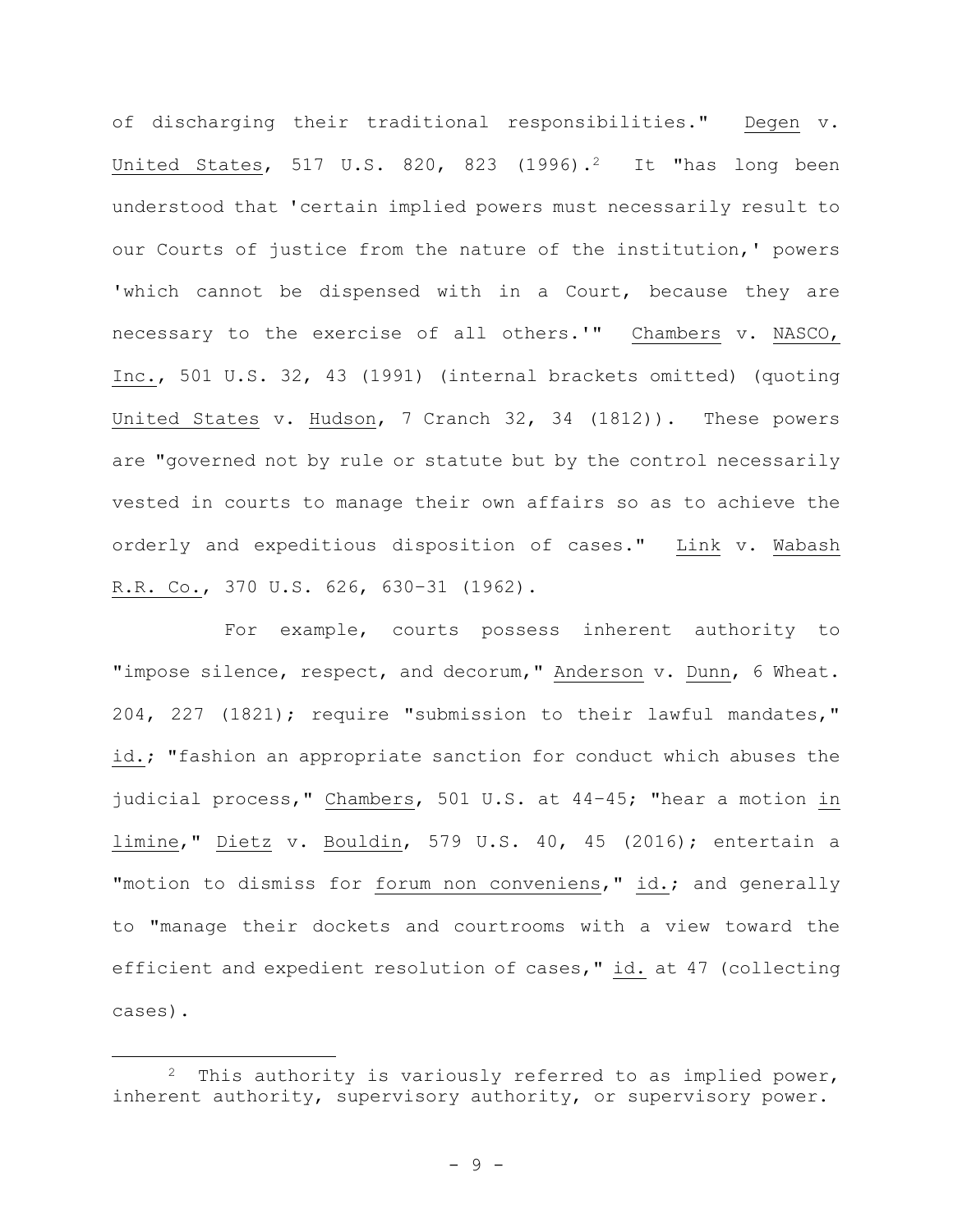That being said, the Supreme Court long ago warned that inherent power "ought to be exercised with great caution," Ex parte Burr, 9 Wheat. 529, 531 (1824). And it has more recently repeated that admonition. See Chambers, 501 U.S. at 44 ("Because of their very potency, inherent powers must be exercised with restraint and discretion."); Degen, 517 U.S. at 823 ("The extent of these powers must be delimited with care, for there is a danger of overreaching when one branch of the Government, without benefit of cooperation or correction from the others, undertakes to define its own authority."). Importantly for our purposes, the Court has twice emphasized that "the exercise of an inherent power must be a 'reasonable response to the problems and needs' confronting the court's fair administration of justice." Dietz, 579 U.S. at 45 (quoting Degen, 517 U.S. at 823–24).

The Supreme Court in Dietz held that "district courts have a limited inherent power to rescind a discharge order and recall a jury in a civil case" -- a power which should be wielded "cautiously" and whose use should be reviewed "carefully." 579 U.S. at 54. As we will shortly explain, a district court undoubtedly has greater power to manage a trial jury than a grand jury. But we assume that the Court's discussions of inherent authority in Dietz are also applicable to the case at hand. In Dietz, the Court explained that it had "never precisely delineated the outer boundaries of a district court's inherent powers," but

 $- 10 -$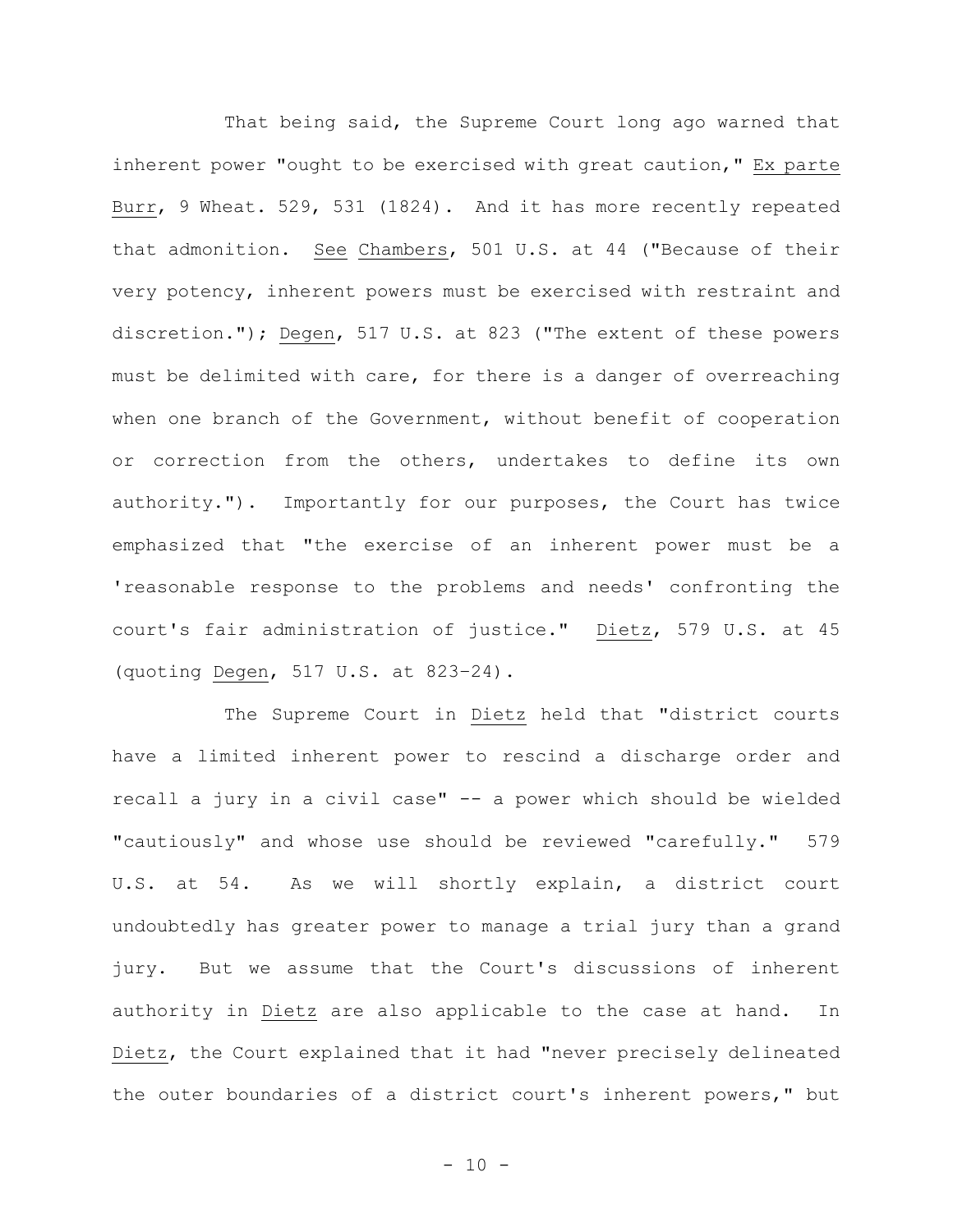had "recognized certain limits on those powers." Id. at 45. The Court then outlined two limits on the exercise of inherent authority. One is that "the exercise of an inherent power cannot be contrary to any express grant of or limitation on the district court's power contained in a rule or statute." Id. The other is that "the exercise of an inherent power must be a 'reasonable response to the problems and needs' confronting the court's fair administration of justice." Id. (quoting Degen, 517 U.S. at 823– 24).

The Supreme Court has also recognized that courts have at least some authority over grand jury proceedings. United States v. Williams, 504 U.S. 36, 45–47 (1992). But a court's inherent authority over the grand jury is even narrower than its authority over matters before the court itself. Id. The Supreme Court has explained that "any power federal courts may have to fashion, on their own initiative, rules of grand jury procedure is a very limited one, not remotely comparable to the power they maintain over their own proceedings." Id. at 50. That is because the grand jury is an independent entity that has "not been textually assigned . . . to any of the [three] branches" of government. Id. at 47. Although the grand jury operates "under judicial auspices, its institutional relationship with the Judicial Branch has traditionally been, so to speak, at arm's length." Id.

 $- 11 -$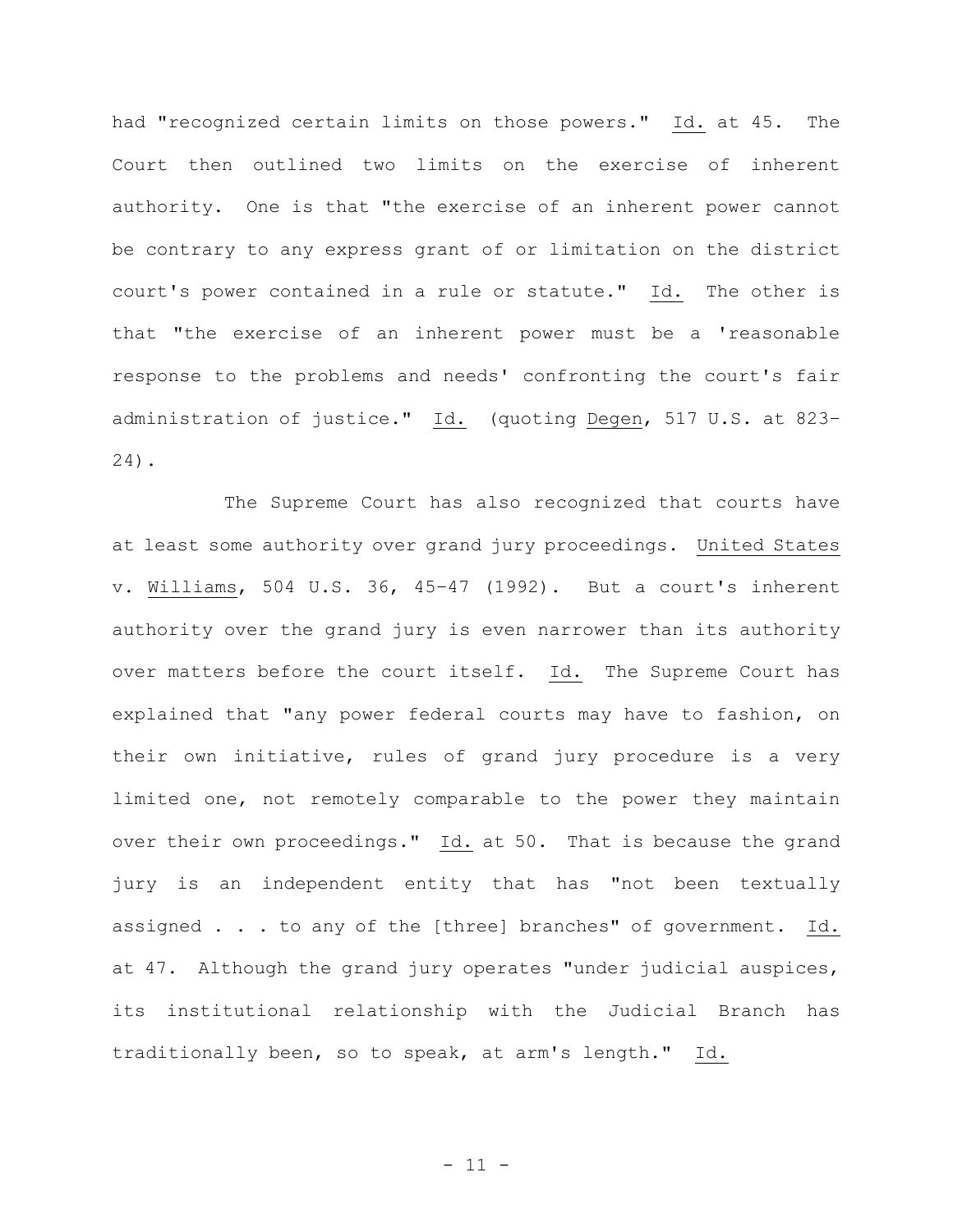Lepore argues that the courts' inherent authority over some aspects of grand jury proceedings, even if limited, is broad enough to empower a district court to order the release of grand jury materials in circumstances not covered by Rule 6(e). Whether this is so is a matter on which our sister circuits are divided.

On one side of the split, the Second and Seventh Circuits have held "that Rule 6(e)(3)(E) is permissive, not exclusive, and . . . does not eliminate the district court's long-standing inherent supervisory authority to . . . ensure the proper functioning of a grand jury," including by "unseal[ing] grand jury materials in circumstances not addressed by Rule  $6(e)$  (3)(E)." Carlson v. United States, 837 F.3d 753, 766–67 (7th Cir. 2016); see also In re Petition of Craig, 131 F.3d 99, 101–03 (2d Cir. 1997) (reaffirming that "release of grand jury records [may be] appropriate even outside of the boundaries of  $[Rule 6(e)(3)]$ " (citing In re Biaggi, 478 F.2d 489, 494 (2d Cir. 1973) (supplemental opinion)).

On the other side of the split, four circuits have concluded "that Rule 6(e) is exhaustive, and that district courts do not possess inherent, supervisory power to authorize the disclosure of grand jury records outside of Rule 6(e)(3)'s enumerated exceptions." Pitch v. United States, 953 F.3d 1226, 1229 (11th Cir. 2020) (en banc), cert. denied, 141 S. Ct. 624

 $- 12 -$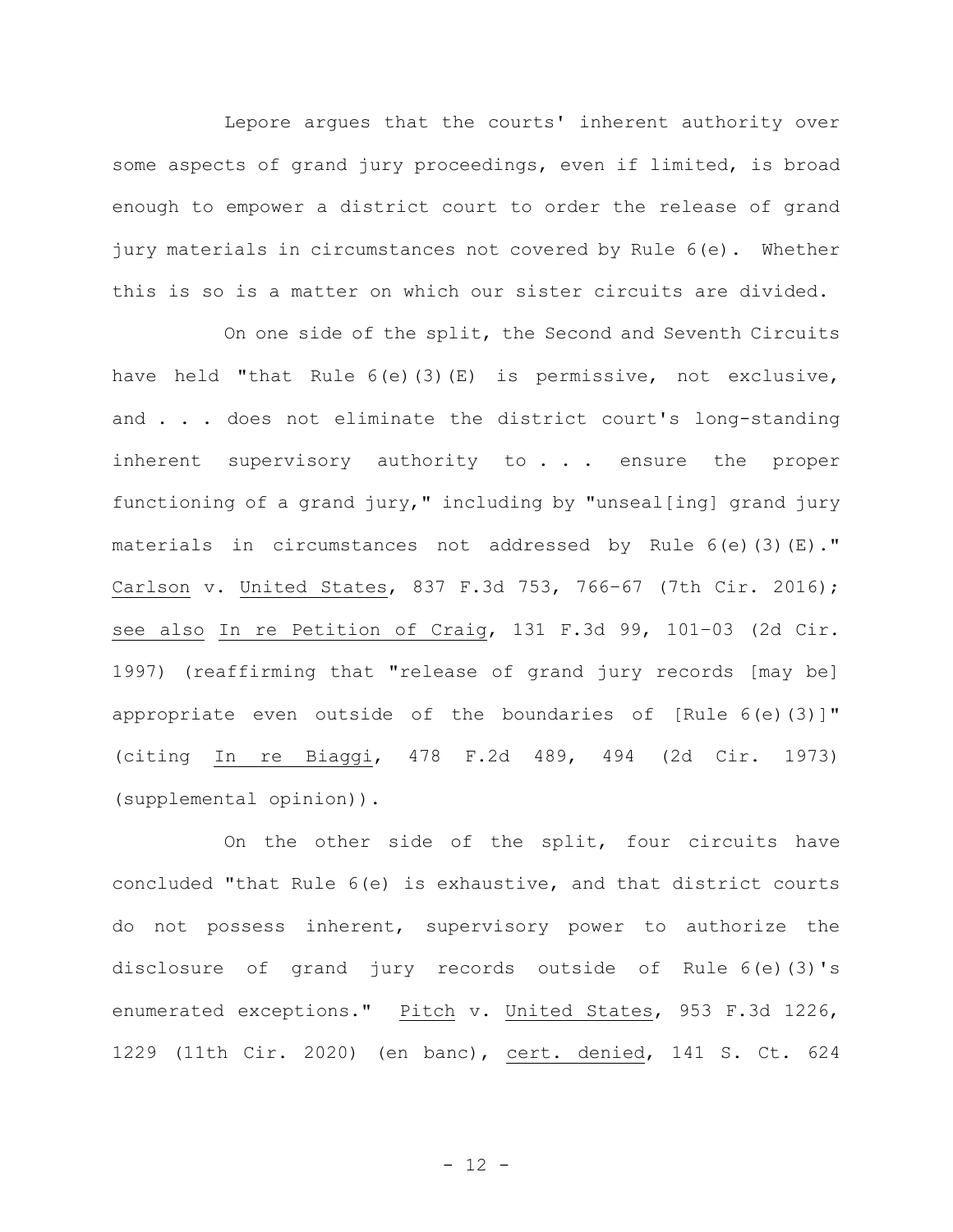(2020)3; see also McKeever v. Barr, 920 F.3d 842, 850 (D.C. Cir. 2019) ("[A] district court has no authority outside Rule 6(e) to disclose grand jury matter."), cert. denied, 140 S. Ct. 597 (2020); United States v. McDougal, 559 F.3d 837, 840 (8th Cir. 2009) ("[C]ourts will not order disclosure absent a recognized exception to Rule 6(e) or a valid challenge to the original sealing order or its implementation."); In re Grand Jury 89-4-72, 932 F.2d 481, 488 (6th Cir. 1991) ("[A court] cannot, and must not, breach grand jury secrecy for any purpose other than those embodied by [Rule 6]").<sup>4</sup>

This circuit has yet to weigh in on whether Rule 6(e) exhausts the universe of possible justifications for disclosing grand jury materials. We have, however, considered the materially different question whether Rule 6(e)(2)(A) exhausts the universe of persons who "must not" disclose grand jury matters. We found

<sup>3</sup> Pitch overruled the Eleventh Circuit's prior decision in In re Petition to Inspect & Copy Grand Jury Materials (Hastings), 735 F.2d 1261 (11th Cir. 1984), which held that a district court's "inherent, supervisory power over the grand jury" allowed it to "authorize the disclosure of grand jury records outside of Rule 6(e)'s enumerated exceptions in certain 'exceptional circumstances.'" Pitch, 953 F.3d at 1229 (quoting Hastings, 735 F.2d at 1269).

<sup>4</sup> In re Grand Jury 89-4-72 considered then-extant Rule  $6(e)$ (3)(C)(i), which permitted disclosures "sought 'preliminarily to or in connection with a judicial proceeding'" upon showing "a compelling need for disclosure" that "overcome[s] the general presumption in favor of grand jury secrecy." 932 F.2d at 483 (quoting Rule 6(e)(3)(C)(i)).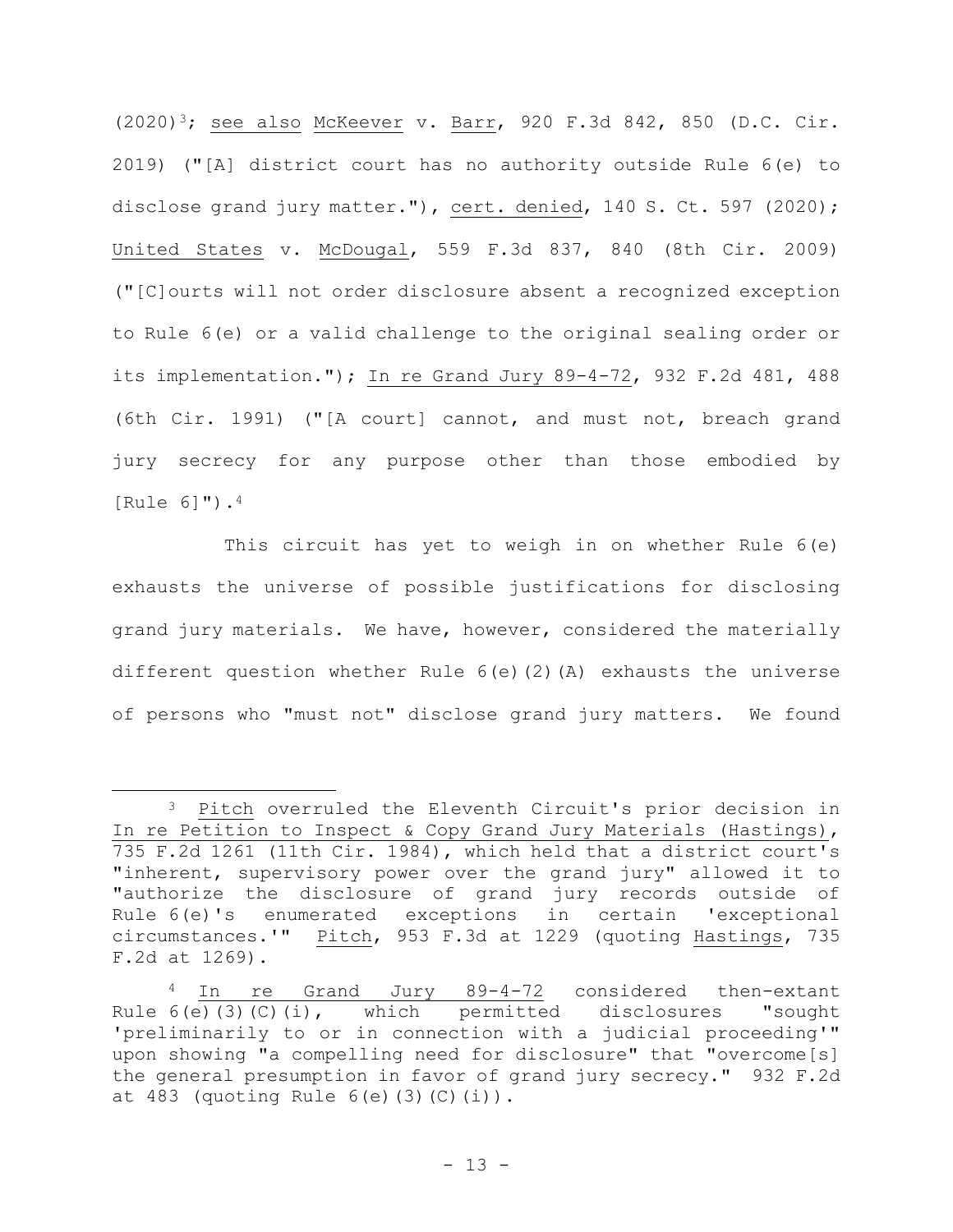that it does not. See In re Grand Jury Proc., 417 F.3d 18, 26 (1st Cir. 2005).

That being said, we need not decide in this case whether district courts possess some inherent authority to order the release of secret grand jury materials for reasons other than those identified in Rule 6(e)(3). Rather, we need only decide the following narrower question: Assuming that district courts possess some inherent authority to order the release of sealed grand jury materials in circumstances not covered by the Rule 6(e) exceptions, may they do so because the materials are considered historically significant? To that question, we turn next.

## **B.**

#### **1.**

As the foregoing discussion of inherent authority makes clear -- both generally and in relation to grand jury proceedings -- it cannot be exercised unless it is a "'reasonable response to the problems and needs' confronting the court's fair administration of justice." Dietz, 579 U.S. at 45 (quoting Degen, 517 U.S. at 823-24). Prior to the 1944 adoption of Rule  $6(e)$ , courts discussed the circumstances in which the fair administration of justice justified ordering the release of grand jury materials. See, e.g., United States v. Socony-Vacuum Oil Co., 310 U.S. 150, 233–34 (1940) ("[A]fter the grand jury's functions are ended, disclosure is wholly proper where the ends of

- 14 -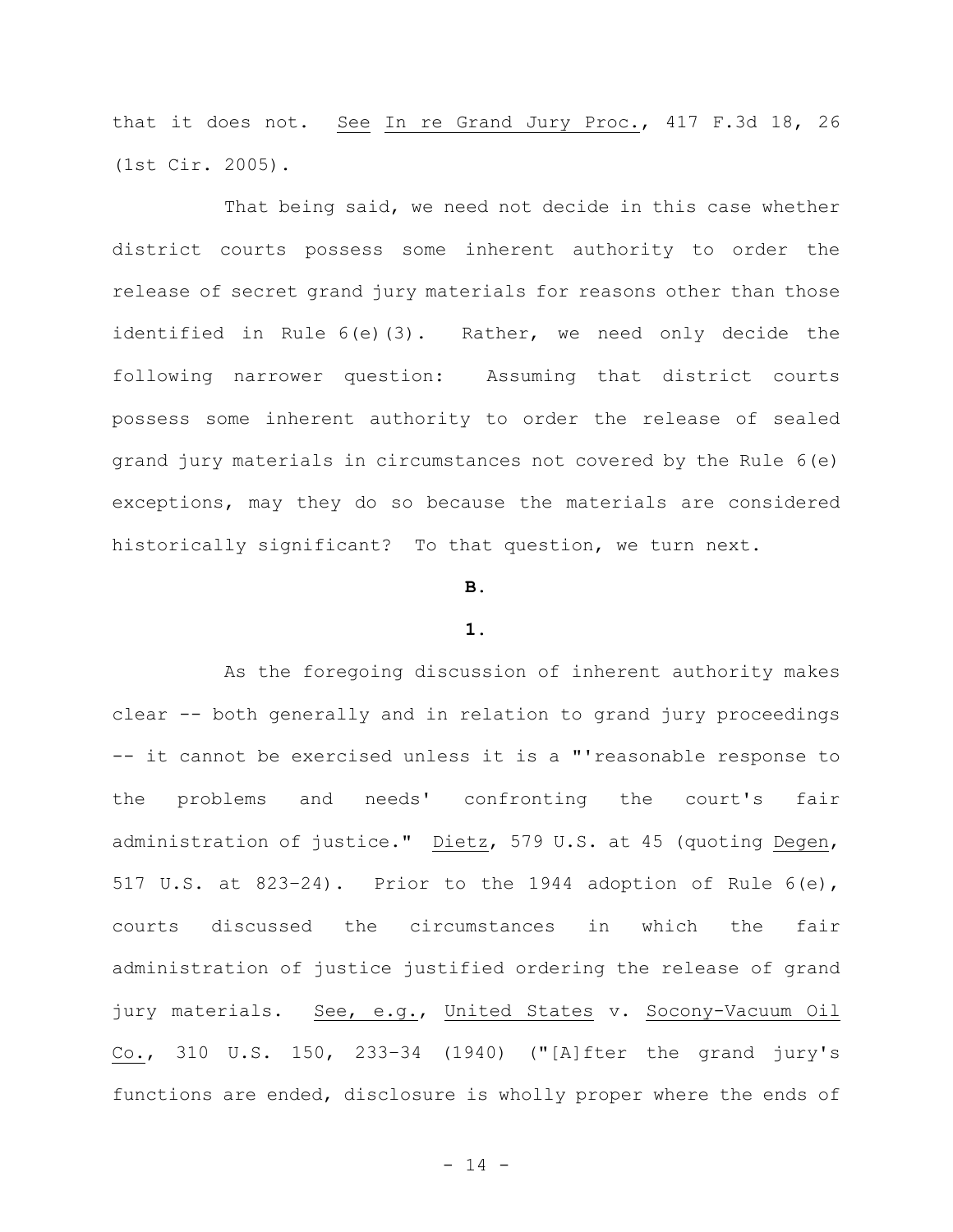justice require it."); Metzler v. United States, 64 F.2d 203, 206 (9th Cir. 1933) ("Where the ends of justice can be furthered thereby and when the reasons for [grand jury] secrecy no longer exist, the policy of the law requires that the veil of secrecy be lifted."). Consonant with this understanding of inherent judicial power, courts recognized their ability to disclose grand jury materials to refresh a witness's recollection at trial, Socony-Vacuum Oil, 310 U.S. at 233–34; "to prevent abuse in grand jury proceedings," Murdick v. United States, 15 F.2d 965, 968 (8th Cir. 1926); and, "in extreme instances," to "do what is needful to prevent clear injustice or an abuse of judicial process," McKinney v. United States, 199 F. 25, 27 (8th Cir. 1912). All of these examples feature a common element -- a focus on furthering the administration of justice within a particular legal proceeding.

Our own past reliance on inherent authority in In re Grand Jury Proceedings fits comfortably within this mold: We concluded that the district court's order was rooted in its inherent power "to impose secrecy orders incident to matters occurring before [it]." 417 F.3d at 26. The matter at hand concerned the integrity of an ongoing grand jury proceeding, and the order was aimed at "protecting [that] grand jury investigation from further abuse by one who ha[d] already demonstrated a capacity and intention to frustrate the investigation." Id. at 27. In other words, the court's "exercise of [its] inherent power" was "a

 $- 15 -$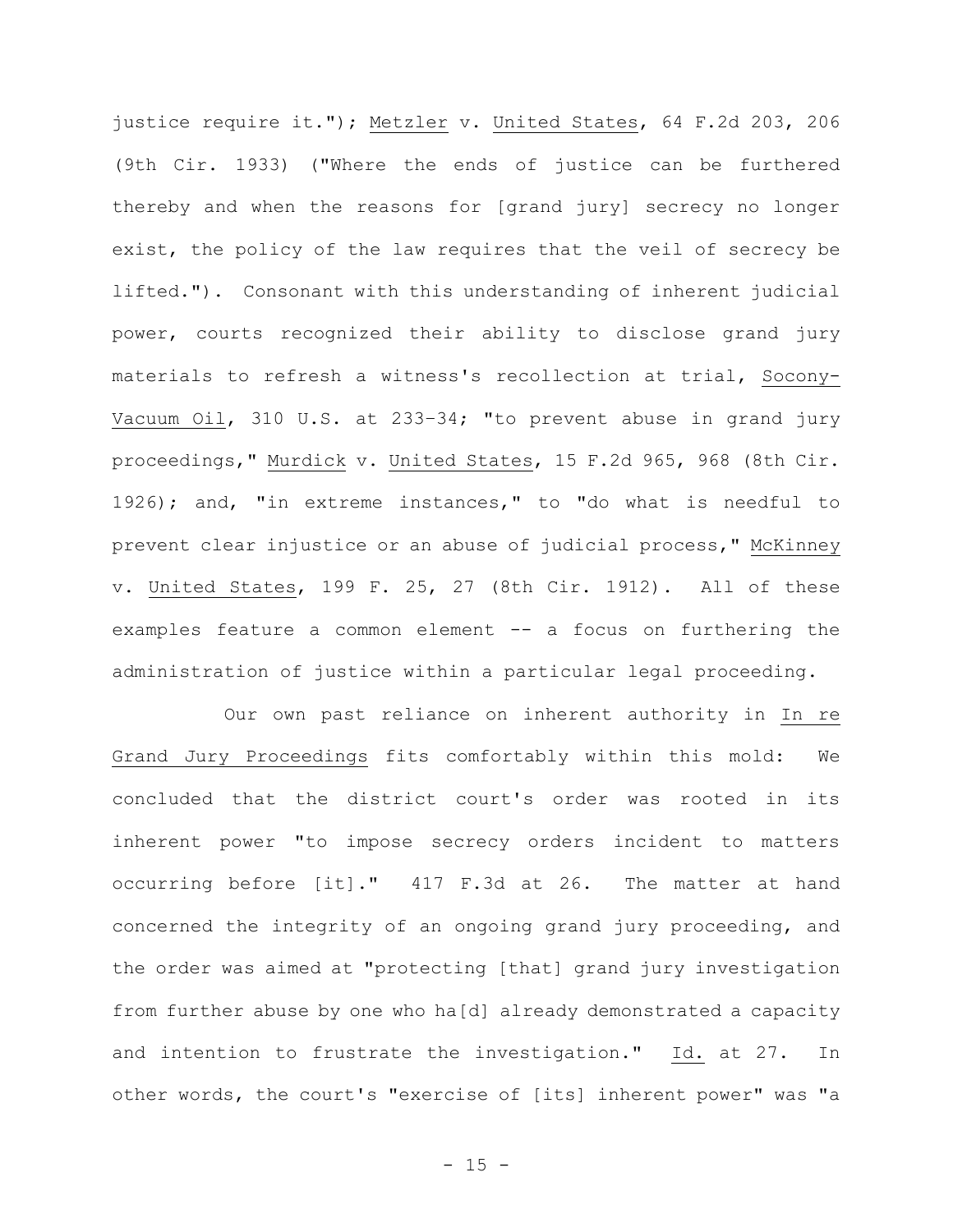'reasonable response to the problems and needs' confronting the court's fair administration of justice" in an ongoing proceeding. Dietz, 579 U.S. at 45 (quoting Degen, 517 U.S. at 823–24).

Rule  $6(e)$  -- which, as Lepore herself arques, "reflects rather than creates the relationship between federal courts and grand juries," Craig, 131 F.3d at 102 -- reinforces the link between disclosure and safeguarding the fair administration of justice. The purposes for which a court may disclose grand jury materials under Rule 6(e) invariably relate to administering judicial proceedings, protecting the integrity of the legal process, and facilitating the prosecution of a criminal offense. See Fed. R. Crim. P.  $6(e)$  (3)(E)(i)-(v).

So while we may assume without deciding that there exists the inherent authority to order disclosure of grand jury materials in circumstances not expressly anticipated by Rule  $6(e)$  (3),<sup>5</sup> we find in the foregoing no license to order disclosure for purposes other than protecting or furthering the fair administration of justice.

# **2.**

In the last few decades, some courts have nevertheless disclosed grand jury materials because of their historical

<sup>5</sup> This assumption obviates the need to engage with Lepore's contention that Rule 6(e) imposes no secrecy obligations on courts or judges in the first instance.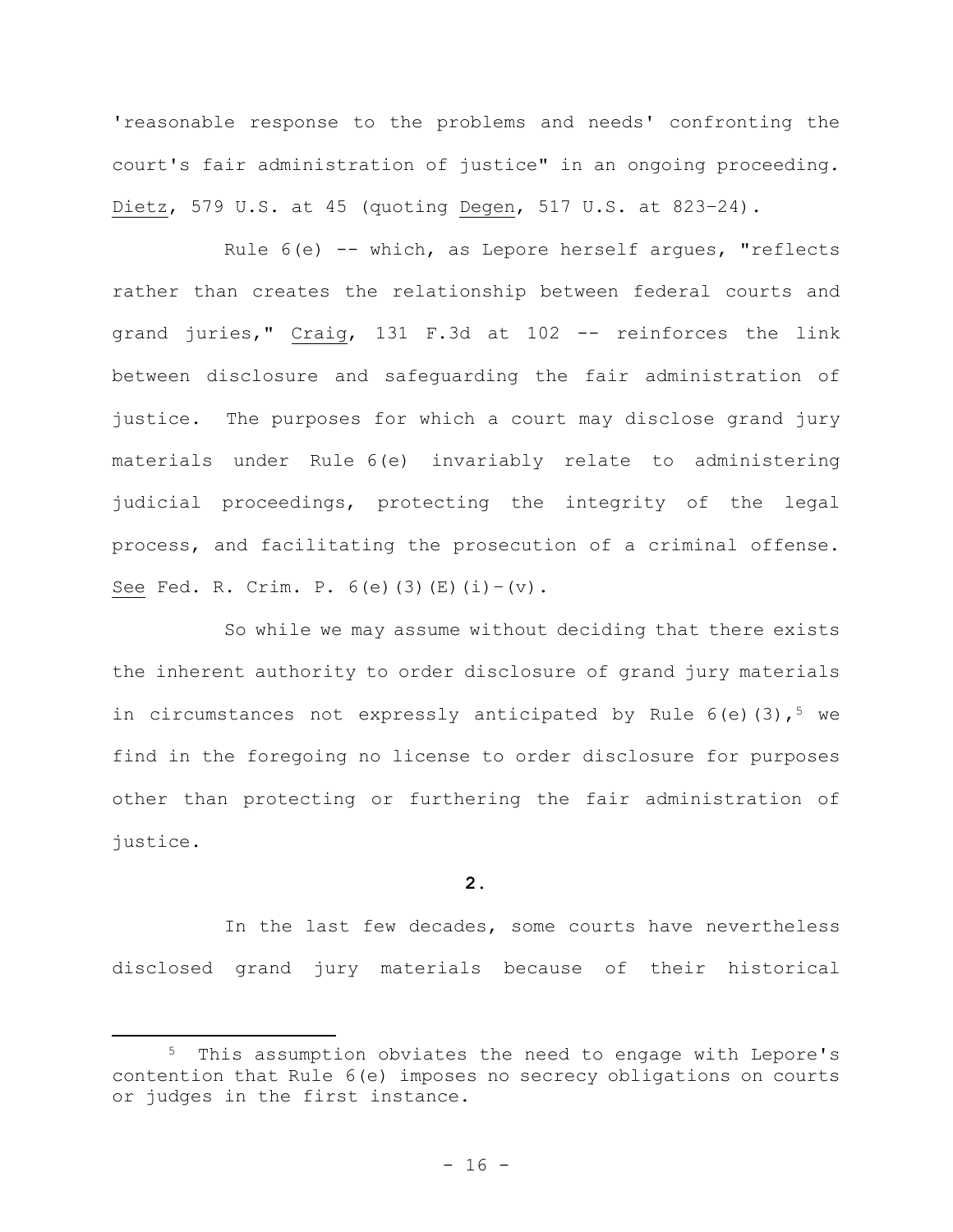significance. See, e.g., In re Petition of Am. Hist. Ass'n, 49 F. Supp. 2d 274, 277–78 (S.D.N.Y. 1999) (grand jury transcripts related to the espionage investigation of Alger Hiss); In re Petition of Kutler, 800 F. Supp. 2d 42, 43, 48–50 (D.D.C. 2011) (Richard Nixon's grand jury testimony). The circuit authority first to embrace this new justification for the exercise of inherent powers is Craig, in which the Second Circuit held that it is "entirely conceivable that in some situations historical or public interest alone could justify the release of grand jury information." 131 F.3d at 105. The court reasoned that because the exercise of inherent authority to release grand jury records involves a "highly discretionary" and "fact-sensitive" inquiry, it precludes any rigid rule that "a certain factor -- like historical interest -- can never suffice as a matter of law" to permit the disclosure of grand jury records. Id. at 105–06. Rather, the court developed a non-exhaustive, nine-factor test to guide a court's exercise of its inherent authority. Id. at 106.

Craig's approach departs from the traditional, restrained approach to wielding inherent judicial powers, at least where historically significant records do not implicate any ongoing proceedings. To be sure, improving the public's knowledge of history can further the interests of justice as broadly understood. See generally, e.g., Jill Lepore, These Truths: A History of the United States (2018). But courts' inherent

- 17 -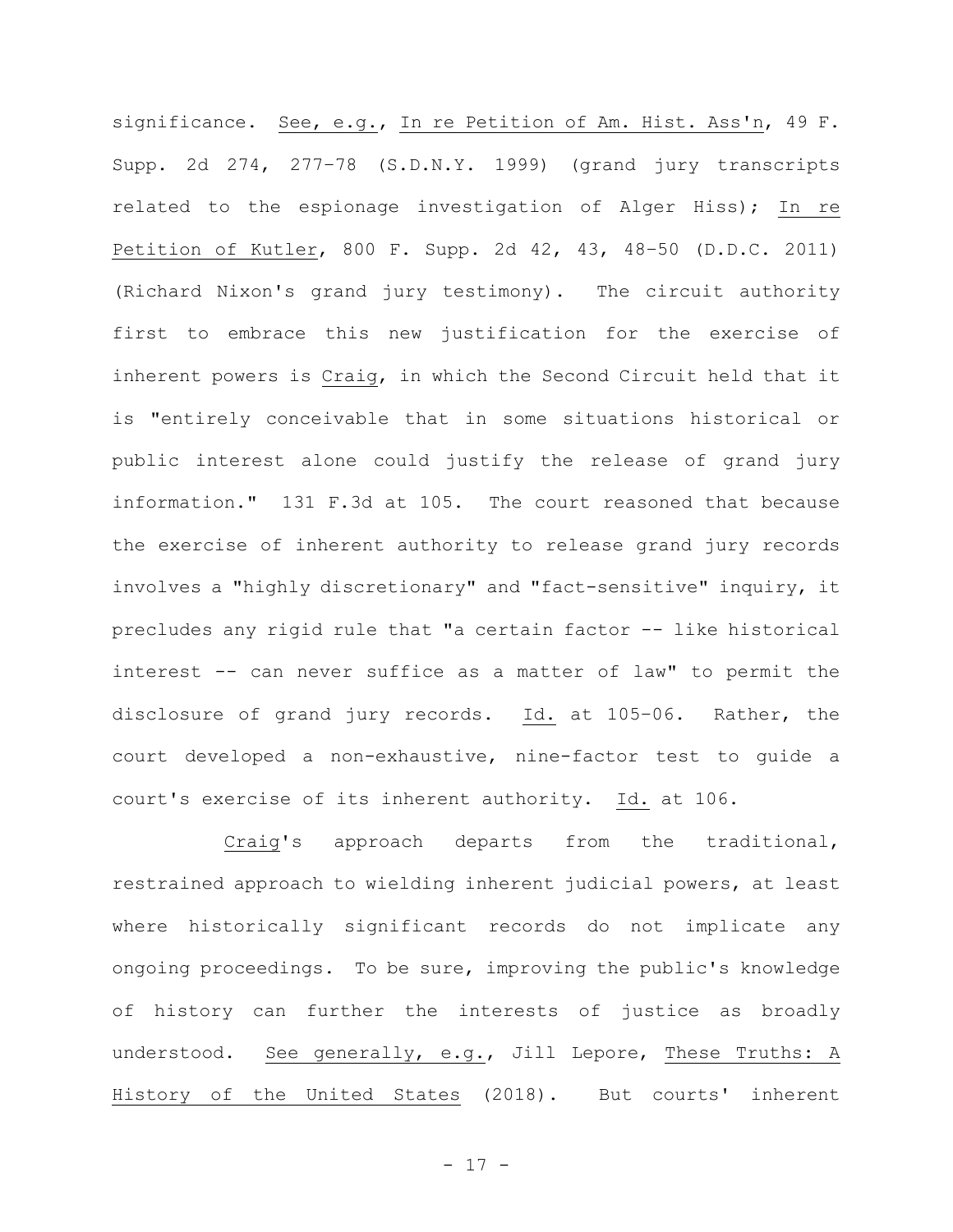authority concerns the administration of justice in our legal system. Toward that end, the exercise of inherent authority to order the disclosure of secret grand jury materials permits courts to "protect [legal] proceedings and judgments," Degen, 517 U.S. at 823 -- not to serve some more expansive notion of the public good. See Carlson, 837 F.3d 753 at 771 (Sykes, J., dissenting) ("It's hard to see how [a district court's] 'very limited' authority [over the grand jury] includes the sweeping power to release grand-jury records to the general public for reasons that strike the judge as socially desirable." (quoting Williams, 504 U.S. at 50)).

Perhaps unsurprisingly, then, Craig has little to say about the traditional contours of courts' inherent authority. Indeed, it does not cite Degen, and thus fails to engage with that case's "counsel [of] restraint in resorting to inherent power." 517 U.S. at 823. Nor does Craig cite Williams, ignoring its teaching that "any power federal courts may have to fashion . . . rules of grand jury procedure is a very limited one, not remotely comparable to the power they maintain over their own proceedings." 504 U.S. at 50. And Craig predated Dietz, in which the Supreme Court reiterated that "[t]he exercise of an inherent power must be a 'reasonable response to the problems and needs' confronting the court's fair administration of justice." 579 U.S. at 45 (quoting Degen, 517 U.S. at 823–24).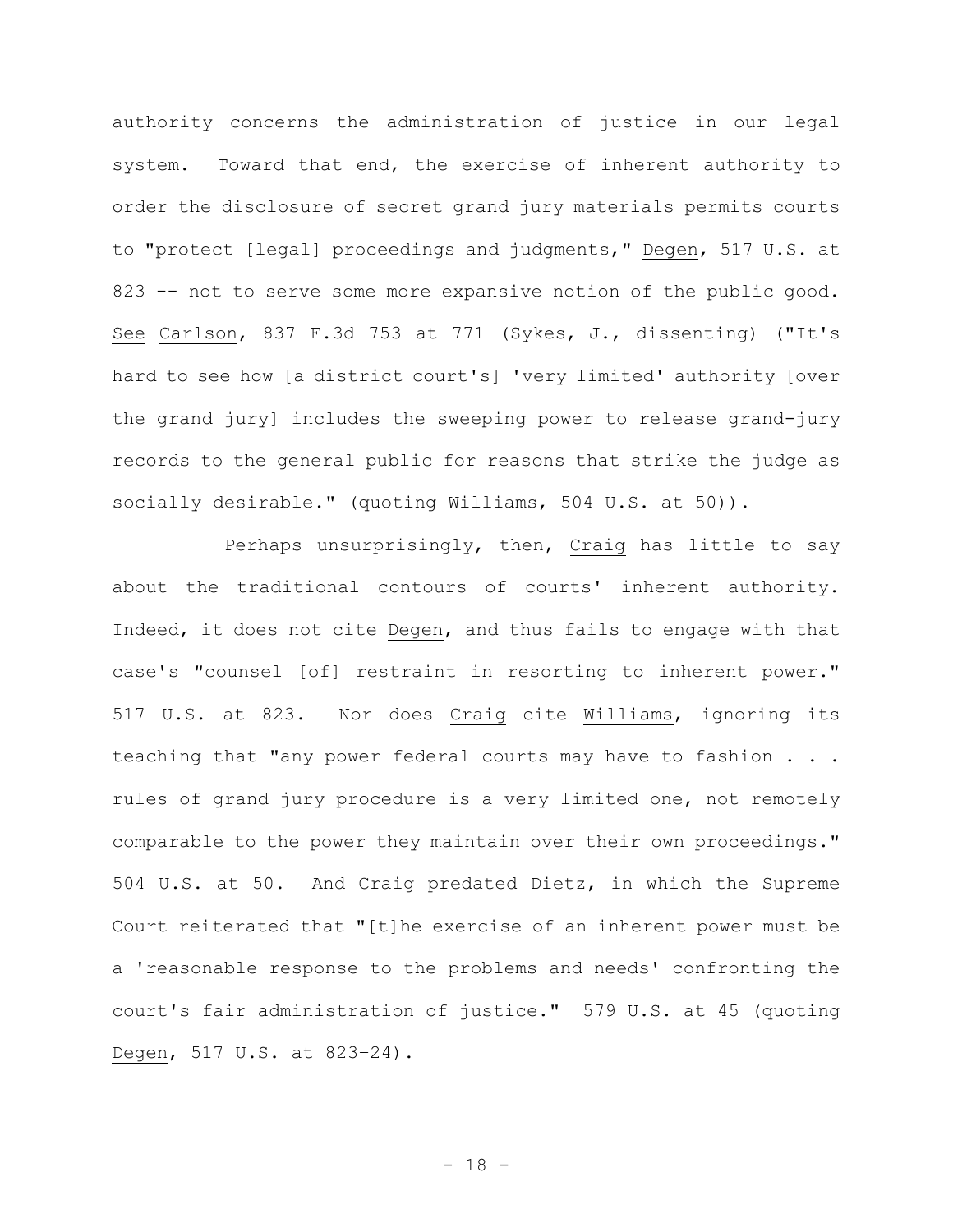Instead, Craig places significant weight on the fact that courts possess broad discretion in applying the Rule 6(e) exceptions. Id. at 102, 104. We see little logic in such reasoning. Whether a court has discretion in applying an exception says little about whether a court has the discretion to create other exceptions, or about the scope of any such discretion. The existence and contours of any residual discretion to disclose grand jury materials are better located in the precedent we have reviewed in the prior section of this opinion. And as we have explained, that precedent anchors any such discretion in the court's inherent authority to take steps necessary to further the fair administration of justice in a legal proceeding.

Craig does raise a fair policy question: What reason is there not to release now, for example, records of a grand jury proceeding conducted over a century ago? See 131 F.3d at 105 & n.9 (positing an imagined grand jury investigation into Abraham Lincoln's assassination). But the more apt question, in our view, is whether a federal judge should be the one to decide and act on that question, and in so doing resolve the additional questions that must be answered to limn the boundaries of what is disclosable based on assessments of historical significance. To name just a few such questions: How does a court determine whether particular

- 19 -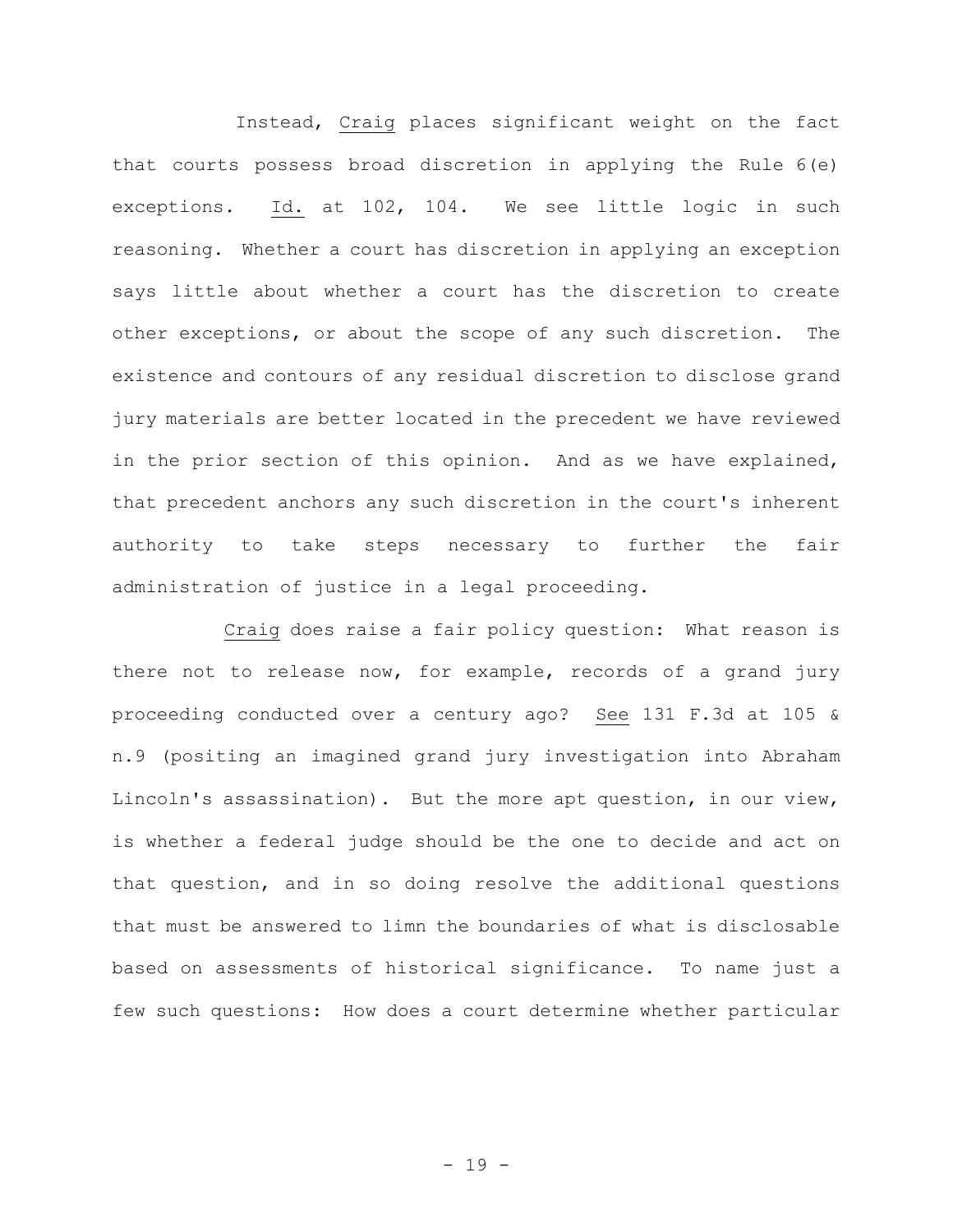records are historically significant?<sup>6</sup> Can an affected party exercise veto power even if the general public has a strong interest in disclosure? And when has enough time passed -- both to make records a matter of "history" and to sufficiently diminish the countervailing interest in grand jury secrecy?<sup>7</sup>

Given the "restraint" that ought to govern courts' use of their inherent authority, Chambers, 501 U.S. at 44, such an endeavor strikes us as too far removed from the more specific interest -- "the court's fair administration of justice" -- that provides the principal and principled limitation on a court's exercise of inherent authority, Dietz, 579 U.S. at 45. And even if we were otherwise willing to wade into these uncertain waters, the Supreme Court has held that a court abuses its discretion when it releases grand jury materials based on "an evaluation entirely beyond [the court's] expertise." Douglas Oil, 441 U.S. at 228–

<sup>6</sup> Lepore's own work demonstrates that historical significance is a broad and evolving concept. E.g., Jill Lepore, Book of Ages: The Life and Opinions of Jane Franklin (2013) (National Book Award Finalist chronicling the life of Benjamin Franklin's youngest sister, who lived and died in relative obscurity in her own time); Jill Lepore, Just the Facts, Ma'am: Fake memoirs, factual fictions, and the history of history, New Yorker, Mar. 24, 2008, https://www.newyorker.com/magazine/ 2008/03/24/just-the-facts-maam (opining that history "should . . . tell the story of ordinary people").

 $7$  Lepore contends that fifty years should be enough, but that is not self-evident. Harvard University, for example, apparently maintains student and employee records under seal for eighty years. Bruce A. Kimball & Daniel R. Coquillette, The Intellectual Sword: Harvard Law School, the Second Century app. J (2020).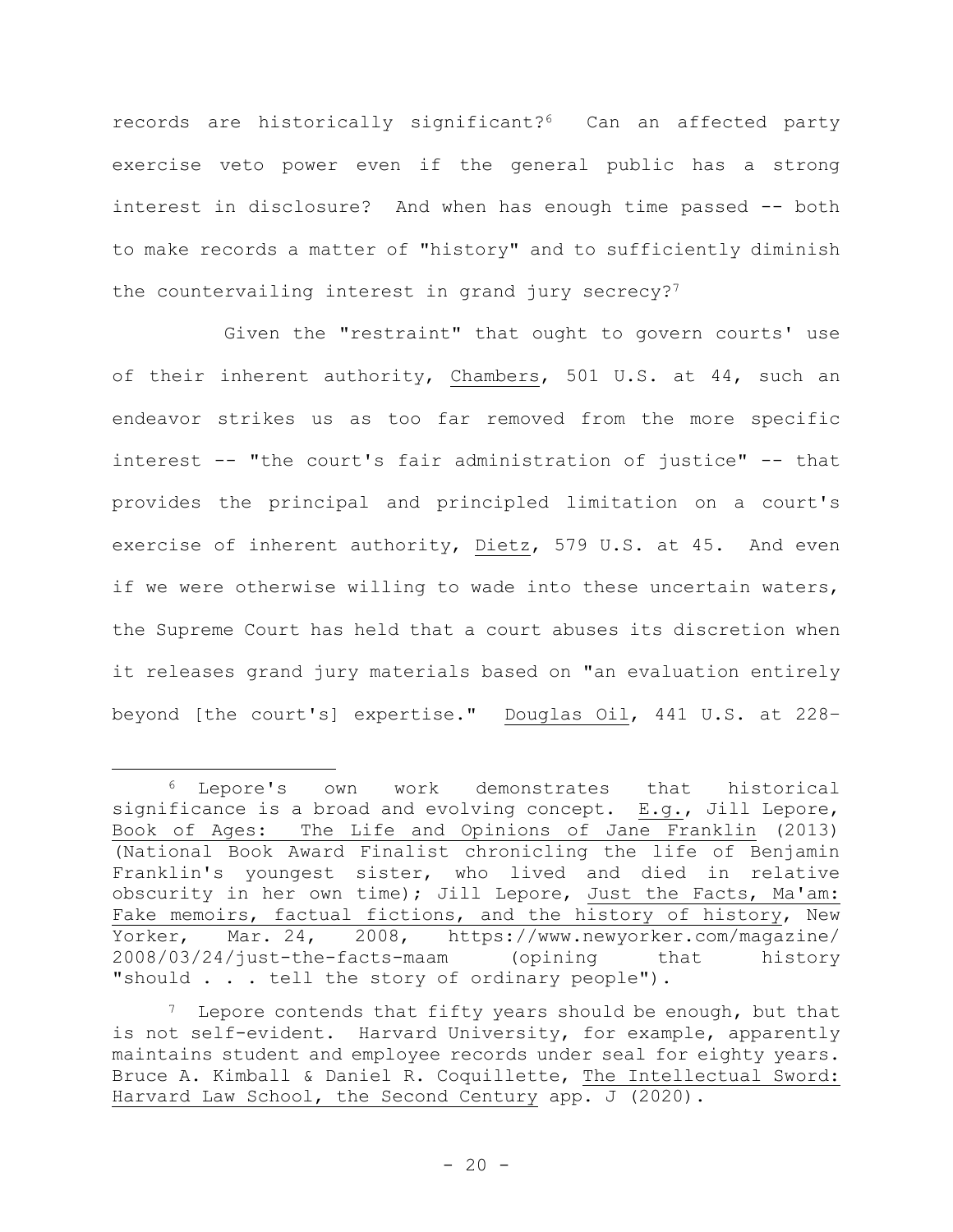29. The administration of justice in a particular proceeding falls well within that expertise; the gauging of historical significance, less so. Rather, such an endeavor strikes us as a task better suited to Congress, 8 or the Rules Committees. 9

These observations lead us to reject the reasoning of those few courts that have relied on their inherent authority to order disclosure of grand jury materials based on historical significance absent a need to ensure the fair administration of justice in a legal proceeding. Given this conclusion, we need not

<sup>9</sup> The Advisory Committee on Criminal Rules has twice rejected proposals to amend Rule 6(e) to permit disclosure of historically significant grand jury records. During its most recent consideration of such an amendment, a subcommittee "gather[ed] the views of experienced prosecutors, defense counsel, historians, journalists, and others affected by grand jury secrecy" and compared multiple proposals. Memorandum from Professors Sara Sun Beale & Nancy King, Reporters, to the Members of the Advisory Comm. on Crim. Rules, at 2–3 (Oct. 6, 2021). At least when the administration of justice in a legal proceeding is not at issue, such a process seems more conducive to considered policymaking than is piecemeal adjudication based on inherently limited input.

<sup>8</sup> Indeed, Congress has at least twice enacted legislation authorizing disclosure of historically significant grand jury materials. See President John F. Kennedy Assassination Records Collection Act of 1992, Pub. L. No. 102-526, §§ 4(a)(1), 10(a)(2), 106 Stat. 3443, 3445, 3456 (codified at 44 U.S.C. § 2107 note); Civil Rights Cold Case Records Collection Act of 2018, Pub. L. No. 115-426, § 8(a)(2), 132 Stat. 5489, 5501 (2019) (codified at 44 U.S.C. § 2107 note). And draft legislation presently pending before a House subcommittee would permit the release of grand jury materials related to the FBI surveillance program known as COINTELPRO. See COINTELPRO Full Disclosure Act, H.R. 2998, 117th Cong. §§ 2(a), 7(a)(2) (2021). Should Congress enact some version of that bill into law, it presumably will reflect legislative factfinding and a broad consensus about the propriety of authorizing the records' release.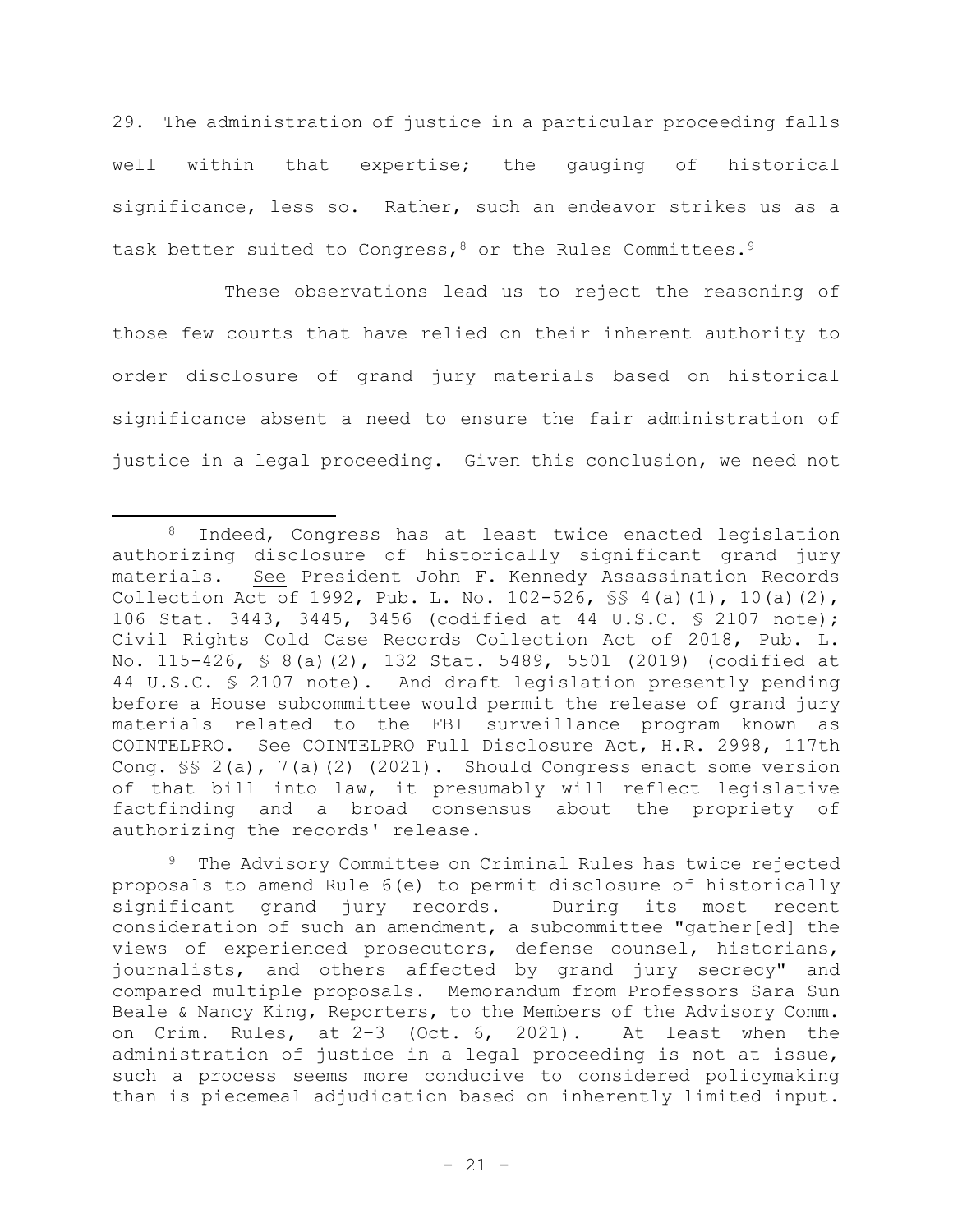and do not define the exact contours of a court's inherent power to disclose grand jury materials when the fair administration of justice in a proceeding is at issue.<sup>10</sup>

## **3.**

Three loose ends remain. First, Lepore argues that courts have latitude to disclose grand jury records because they are judicial records. But calling grand jury records judicial records does not change our calculus. We recognize that in general a court has "supervisory power over its own records and files." Nixon v. Warner Commc'ns, Inc., 435 U.S. 589, 597–98 (1978). But a court's power over grand jury records is surely diminished by its "arm's-length" relationship to the grand jury. Williams, 504 U.S. at 47. More fundamentally, we have assumed that courts do indeed retain some inherent power to disclose grand jury records. The question in this case is the proper scope of that power. Pointing to the mere fact that grand jury records may be called judicial records does not meaningfully advance the resolution of that question.

Second, Lepore insists that disclosing historically significant records would not offend the principles the Supreme

<sup>10</sup> While Lepore's declaration filed in the district court suggests the possibility that the materials at issue may disclose some misconduct or abuse in the 1971 grand jury proceedings, her brief on appeal advances no argument along these lines. More to the point, she fails to identify any proceeding in which fair administration might require releasing the records she seeks.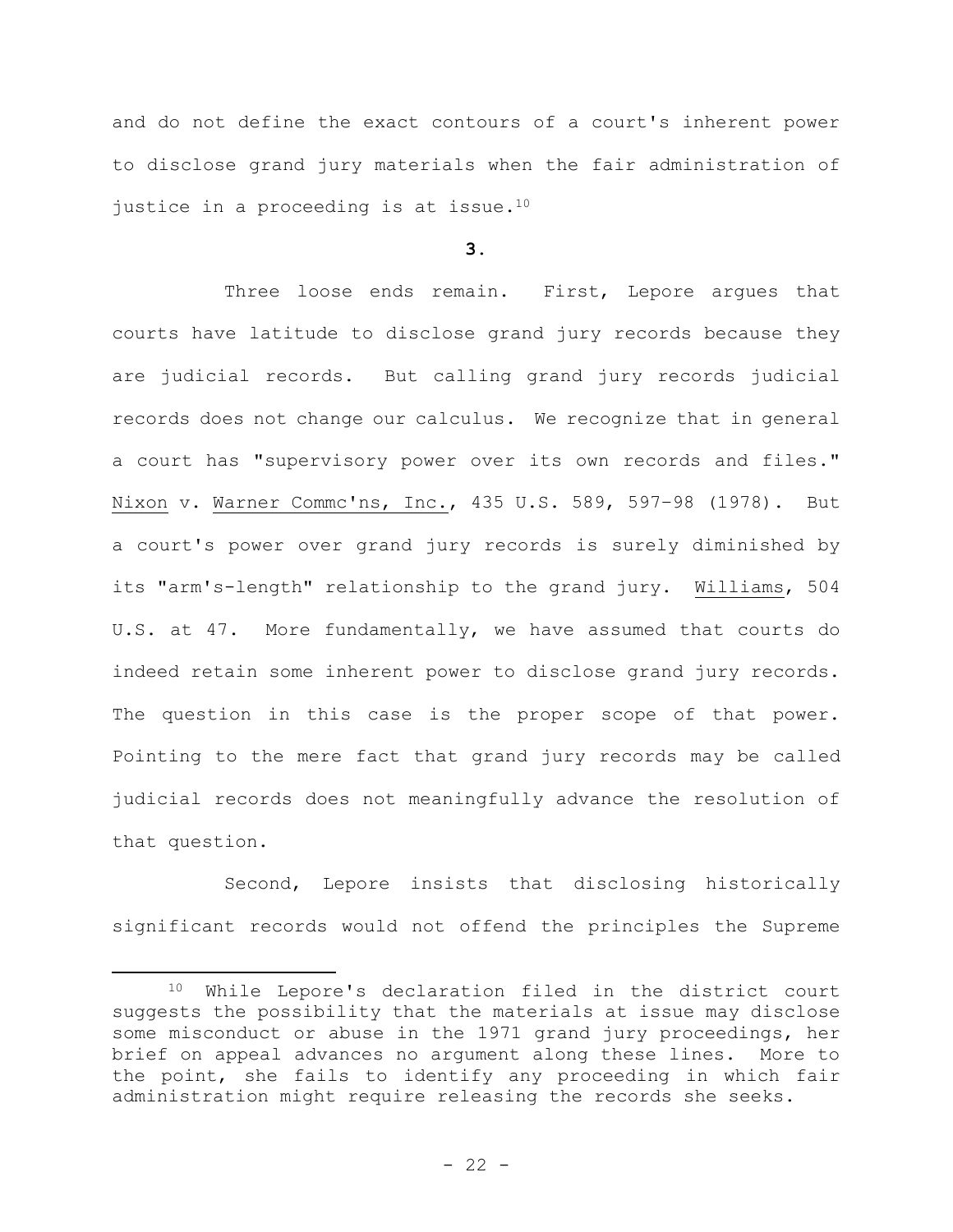Court articulated in Williams because it would not "reshap[e] . . . the grand jury institution" or "substantially alter[] the traditional relationship[]" between the court and the grand jury. 504 U.S. at 50. But even if the power the district court exercised is not the kind of conduct that Williams held to be "certainly" impermissible, id., that still leaves unanswered the question whether the court possessed that power in the first place. We have concluded that it did not.

Finally, Lepore argues that the Advisory Committee on Criminal Rules understands courts to possess inherent authority to disclose historically significant materials. She relies on meeting minutes from 2012 -- more than three decades after Congress enacted relevant provisions of Rule 6(e). The government counters that these minutes are akin to "[p]ost-enactment legislative history," which "is not a legitimate tool of statutory interpretation." Bruesewitz v. Wyeth LLC, 562 U.S. 223, 242 (2011). In any event, reporters to the Advisory Committee on Criminal Rules more recently opined that "the issue of inherent authority is a question of the constitutional authority of Article III courts, which the Committee has no authority to resolve." Memorandum from Professors Sara Sun Beale & Nancy King, Reporters, to the Members of the Advisory Comm. on Crim. Rules,